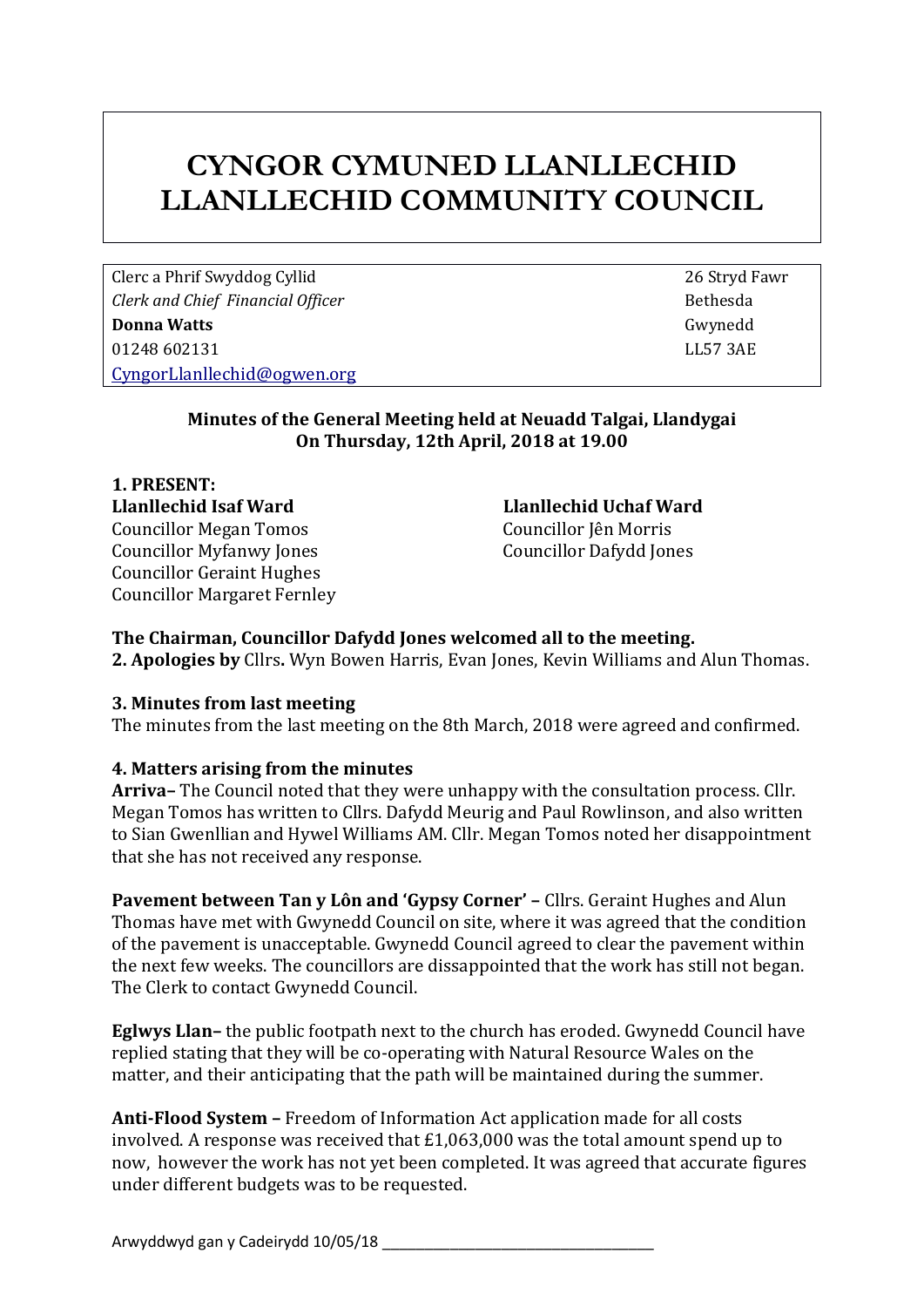**Lamb Sale** – Invoice amount still outstanding, it was agreed that a reminder notice will be sent via recorded postal delivery**.**

**Tal y Bont Playing Field –** a request to be made to Partneriaeth Ogwen to raise ideas on how to utilise and promote the use of the playing field. A response was received by the Project Manager asking whether there are any scheduled community events where there could be an opportunity to consult with the residents of Tal y Bont. It was agreed to try and hold a public meeting towards the end of May, where ideas can be raised with the local residents.

**Carneddau Landscape Partnership –** it was reported that Lois Mai Jones is keen to meet with the sheperd to discuss the project.

**Potholes –** it was reported that another pothole has appeared on Lôn Ddŵr, and that the road near Bronydd still requires cleaning.

## **5. Payments**

| Following payments were authorised: |          |
|-------------------------------------|----------|
| Neuadd Talgai (January)             | £25.00   |
| Neuadd Talgai (February)            | £25.00   |
| Neuadd Talgai (March)               | £25.00   |
| Partneriaeth Ogwen                  | £2256.52 |

### **6. Correspondence**

**Submitted –** email by the Electric Mountain Visitor Centre Manager, Llanberis regarding a planning application to redevelop the Centre. Individuals to forward any comments directly, as soon as possible.

**Submitted -** letter by the Gwynedd Libraries Manager regarding Partneriaeth Ogwen's intention to take ownership of Bethesda library, through a lease. The Clerk to review the Council's decision from last year.

**Submitted –** Letter by Snowdonia National Park regarding the revised Local Development Plan for Snowdonia 2016-2031. Cllrs. Megan Tomos and Margaret Fernley took the documents home in order to read further.

## **7. Reports from representatives**

Cllr. Jên Morris has recently met with an Officer from Gwynedd Council to discuss the bins at Tan y Garth. A temporary measure has been agreed, however the site still requires attention, and may require a concrete slab, as bins are currently on an uneven surface.

## **8. Rememberance Plaque, Aber Ogwen**

Cllr. Geraint Hughes had a discussion with Mr Pritchard at Glan y Môr Farm regarding a suitable location for the plaque, and Mr Pritchard is happy to discuss and consult directly with the charity. It was agreed that the clerk would send Mr Pritchard's details to the charity.